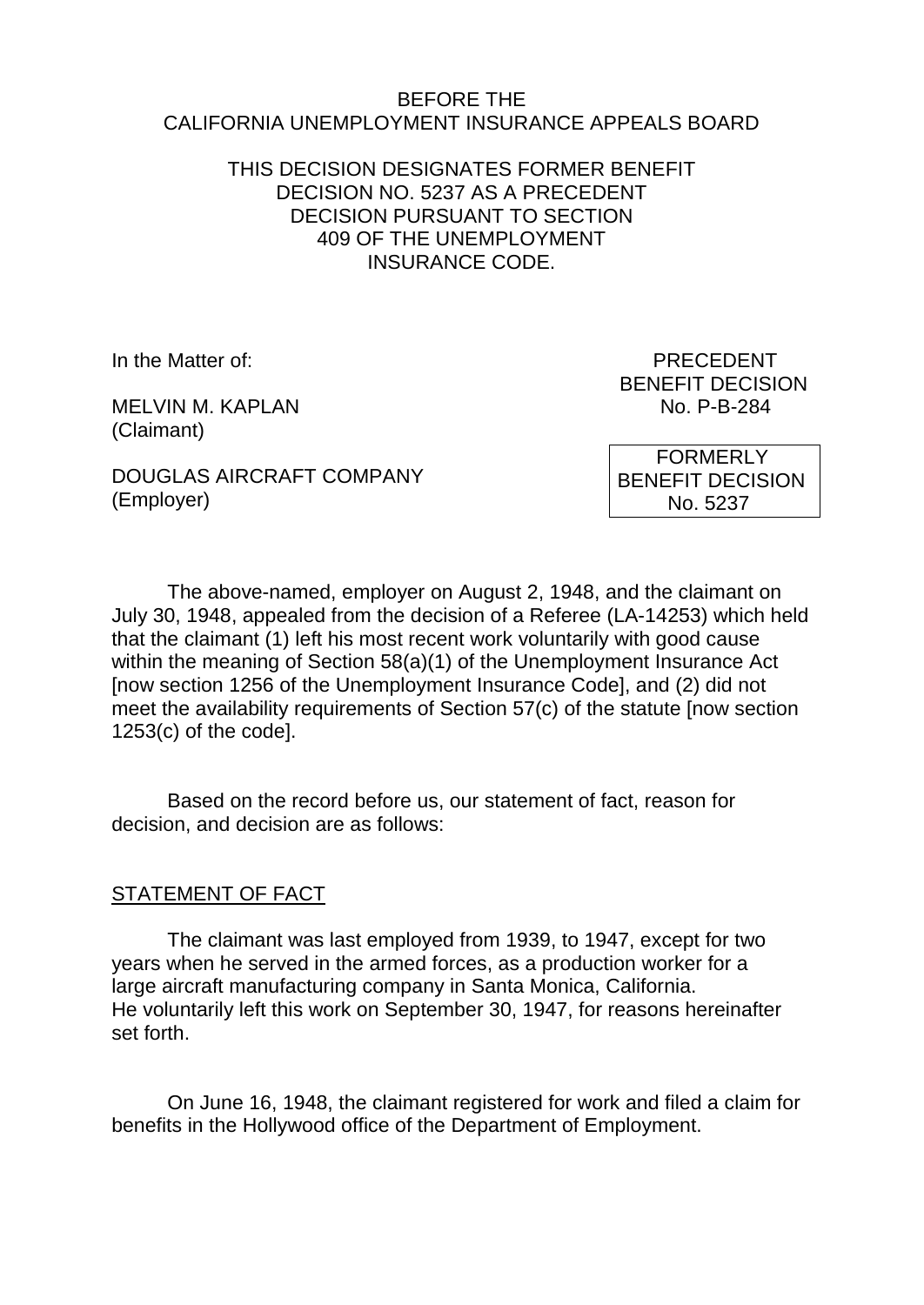Thereafter, on June 29, 1948, the Department issued a determination which disqualified the claimant for five weeks beginning June 16, 1948, on the ground that he had left his most recent employment voluntarily without good cause within the meaning of Section 58(a)(1) of the Unemployment Insurance Act [now section 1256 of the code]. From such determination the claimant appealed. The Referee held that the claimant was eligible for benefits under the provisions of Section 58(a)(1) of the Act [now section 1256 of the code] but that he did not meet the availability requirements of Section 57(c) of the statute [now section 1253(c) of the code].

Immediately prior to the termination of his work, the claimant determined to enter a college in Los Angeles, and for this reason resigned from his employment on September 30, 1947. Thereafter, he pursued a course of study as a regularly enrolled student until the close of the school term for summer vacation in June, 1948. At the hearing before the Referee on July 21, 1948, the claimant testified that he wanted only temporary work because he intended to continue his studies at a college located in another part of the state beginning on or about August 1, 1948. The claimant stated that he had contacted a public utility company in the area relative to a help wanted advertisement but was not hired when the company learned that he expected to resume his studies in a short time. In addition, he has asked for temporary work at various bicycle and repair shops in the locality, but without success.

A representative of the Department testified that only limited opportunities for temporary work exist in the vicinity for persons with the claimant's training and experience and then only if they are willing to accept unskilled positions such as manual labor.

According to this representative, local employers "won't break them in for a short period, they want permanent workers." In this respect the claimant testified that because of a back injury he could perform no duties which would require any heavy lifting, any bending over, or which would "Put any strain on my back."

## REASON FOR DECISION

In the instant case the first question before us is whether the claimant's reason for quitting his last work on September 30, 1947, was of such a compelling nature as to justify a finding of good cause for his leaving.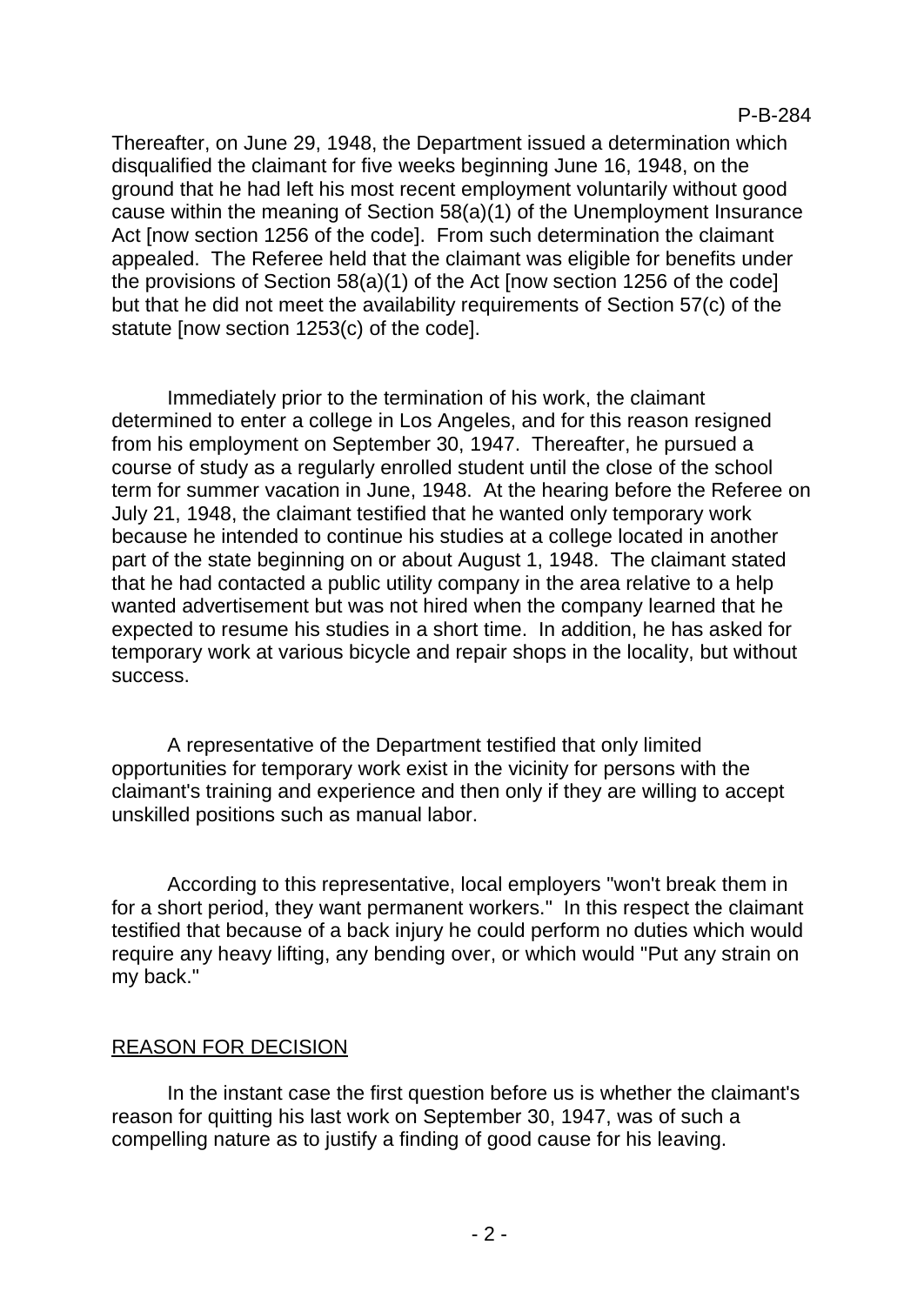In our opinion it was not. While a desire for self-advancement through education is commendable and perfectly understandable, nevertheless it does not, in our opinion, constitute good cause for leaving work, or, in the absence of any statutory requirement for school attendance, present that element of compulsion necessary to justify the payment of unemployment insurance benefits. Therefore, we hold that the claimant is subject to disqualification for benefits under Section 58(a)(1) of the Act [now section 1256 of the code] for the five-week term provided in Section 58(b) of the statute [now section 1260 of the code].

The second issue is whether the claimant met the statutory requirement of availability for work under Section 57(c) of the Act [now section 1253(c) of the code] while waiting to resume his college studies. Availability is principally a question of fact to be determined from all the circumstances which exist in a particular case, and from the evidence in this matter we are not convinced that the claimant herein has met the requirements.

Admittedly, the claimant's desire to continue his college education was his primary consideration, while obtaining work during vacation intervals between semesters was only a secondary one. Accordingly, he was in a labor market only to the extent that work opportunities existed which might be adjusted to meet this personal requirement. In other words, his availability was limited to those temporary openings which might be found on the periphery of the normal labor market for persons customarily seeking employment in regular full-time permanent poistions. The evidence indicates that a great many prospective employers in the area were reluctant to hire persons without some assurance of permanency, yet the claimant was not willing to enter the labor market under such a condition, although it would have appreciably augmented his opportunities to obtain suitable work. The record reveals that there were some prospects of securing laboring work on a temporary basis but because of his physical condition the claimant was willing to consider such employment only on an extremely limited basis. When this restriction is considered, together with the cumulative effect of the other evidence, we agree with the Referee that the claimant's employment field was substantially reduced. Accordingly, under the facts of this case, we hold that the claimant failed to meet the availability requirements of Section 57(c) of the Act [now section 1253(c) of the code] during the period involved in this appeal.